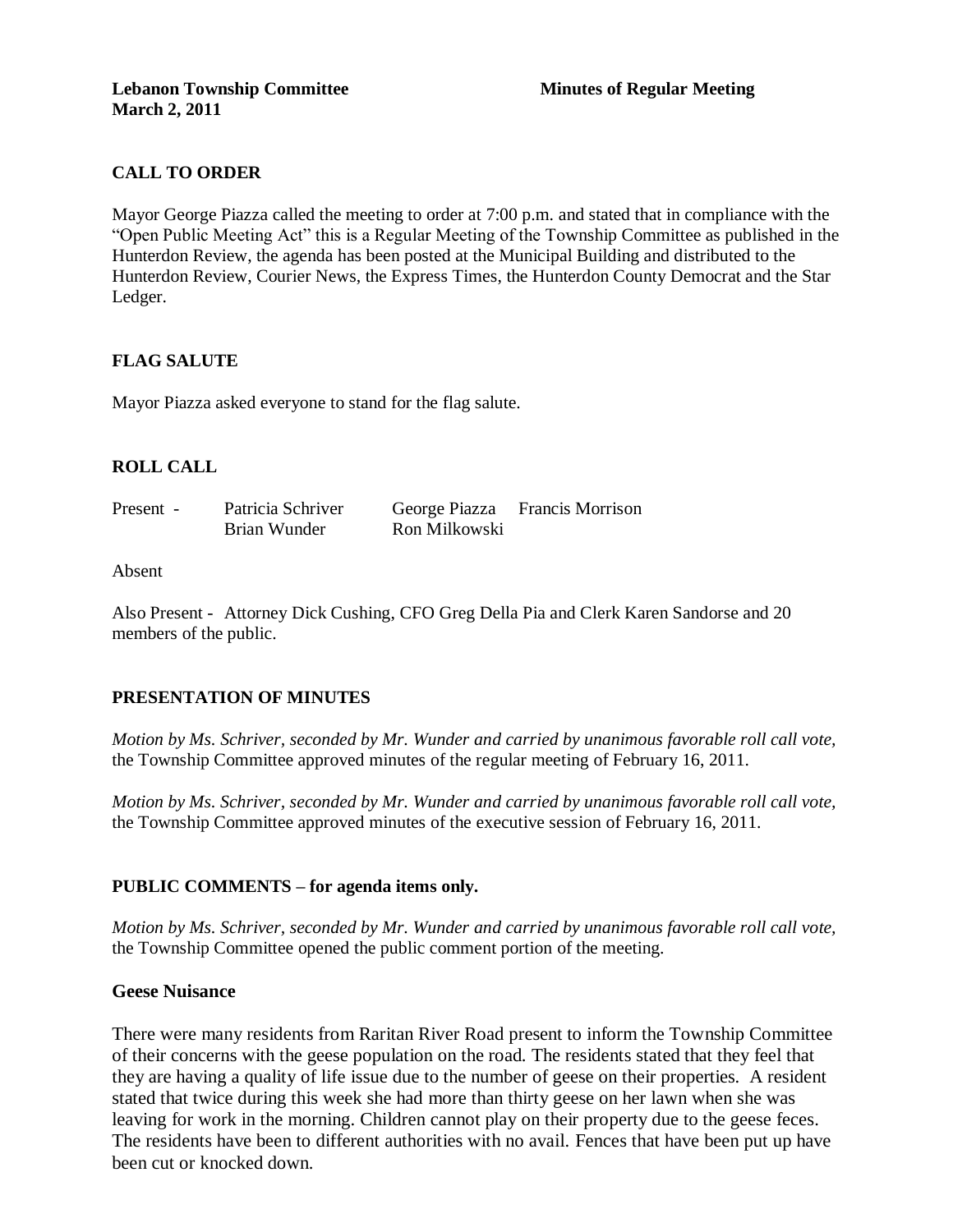LTCM 03/02/2011 Page 2 of 7

There is a resident on Raritan River Road who is feeding the geese and the other residents feel that this may be the cause of the problem. There are so many geese in the area they even affect the traffic flow on the road and geese have been hit by cars.

They feel that this matter is a large health concern and requested that an ordinance be adopted to restrict feeding of the geese.

Mayor Piazza stated that a letter was sent to the resident who is feeding the geese by the Township Clerk with hope that the neighbor would stop feeding the geese.

Ms. Schriver asked the Township Committee to reconsider adopting an ordinance restricting the feeding of wild geese. Ms. Schriver stated that she spoke to the Hunterdon County Board of Health, Trout Unlimited and the Conservation people and no one can do anything to help until a Township ordinance is in place.

Mr. Wunder asked how the Committee will enforce the ordinance. Attorney Cushing stated that the ordinance would be enforced just as a noise ordinance would be. If someone complains, then both parties would have the opportunity to speak to the Judge for his ruling, based on the evidence.

The Clerk is to send a certified copy of the letter, previously sent to the residents who are feeding the geese, to insure that they have received it.

Mr. Milkowski stated that he is concerned as to whether or not the ordinance will solve the problem and that he has reservations on telling someone that they cannot feed geese on their own property.

*Motion by Ms. Schriver, seconded by Mr. Wunder and carried by unanimous favorable roll call vote,* the Township Committee authorized Attorney Cushing to draft an ordinance restricting the feeding of water fowl in the Township.

*Motion by Ms. Schriver, seconded by Mr. Wunder and carried by unanimous favorable roll call vote,* the Township Committee closed the public comment portion of the meeting.

# **ORDINANCES**

### **Public Hearing**

# **Ordinance No. 2011-03 Revising Maximum Expenditure for Rehabilitated Units – COAH**

*Motion by Mr. Wunder, seconded by Ms. Schriver and carried by unanimous favorable roll call*  vote*,* the public hearing for Ordnance No. 2011-03 was opened.

Ms. Nancy Darois questioned the intent of the Ordinance.

*Motion by Ms. Schriver, seconded by Mr. Wunder and carried by unanimous favorable roll call*  vote, the public hearing for Ordinance No. 2011-03 was closed.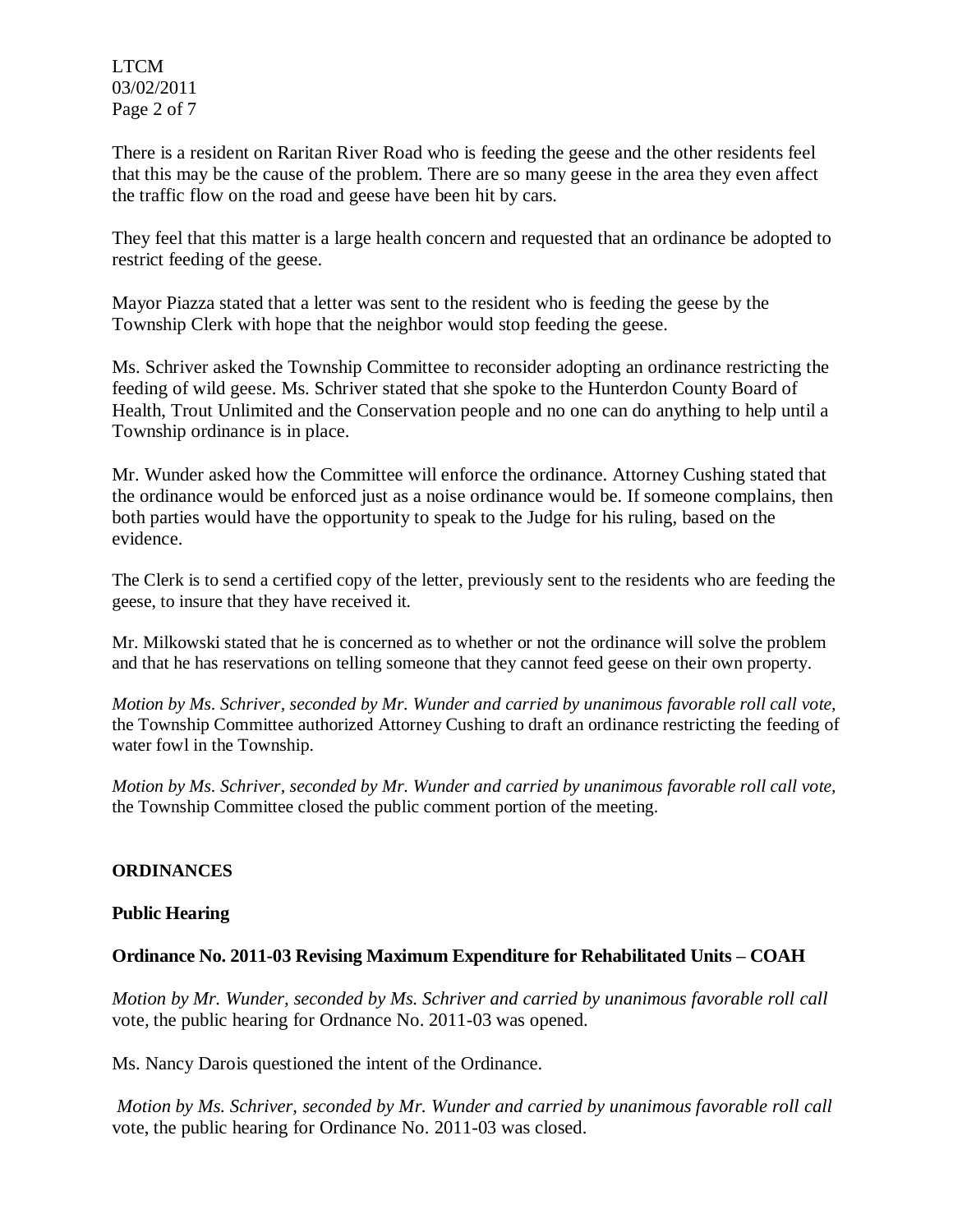LTCM 03/02/2011 Page 3 of 7

*Motion by Ms. Schriver, seconded by Mr. Wunder and carried by unanimous favorable roll call*  vote, the Township Committee adopted Ordinance No. 2011-03 as written below.

# **TOWNSHIP OF LEBANON COUNTY OF HUNTERDON STATE OF NEW JERSEY ORDINANCE NO. 2011-03 AN ORDINANCE TO AMEND CHAPTER 199 OF THE CODE OF THE TOWNSHIP OF LEBANON FOR THE PURPOSE OF REVISING THE MAXIMUM EXPENDITURE FOR REHABILITATED UNITS, IN COMPLIANCE WITH AND CONSISTENT WITH THE HOUSING PLAN ELEMENT OF THE MASTER PLAN.**

NOW, THEREFORE, BE IT ORDAINED by the Township Committee of the Township of Lebanon, County of Hunterdon, State of New Jersey that Chapter 199, titled "Fair Housing" of the Code of the Township of Lebanon is hereby amended, revised and supplemented as follows:

Section 1. Subsection 199-14D is hereby amended to read as follows:

D. Township Committee Authorization. Recommendations for funding shall be sent by the Construction Code Official to the municipal housing liaison for inclusion on the agenda of the Township Committee. If all program criteria have been met, the Committee shall approve the funding of the improvements for the funds reserved for the program and shall authorize the Township Attorney to prepare a rehabilitation or accessory apartment loan agreement and deed restriction so as to ensure that a lien position may be held by the Township. The work may then be authorized by the Construction Code Official as provided in Section 199-22. The rehabilitation loan principal shall include only capital costs. Administrative expenses to be budgeted (such as the inspection costs, attorney's fees, and processing expenses incurred by the municipal housing liaison) shall be paid by the Township and not charged to the borrower. For any two year period, the average capital expense (hard cost) for units in the rehabilitation program shall be \$10,000, and the Township Committee may authorize the expenditure of up to \$30,000 on a rehabilitated unit. The Township Committee shall provide at least \$20,000 to subsidize the creation of each moderate-income accessory apartment or \$25,000 to subsidize the creation of each low-income accessory apartment.

#### NOW, THEREFORE, BE IT FURTHER ORDAINED that:

- 1. All ordinances or portions of ordinances which are inconsistent with this Ordinance shall be repealed as to their inconsistencies only.
- 2. If any provision or paragraph of this Ordinance shall be held invalid by any court of competent jurisdiction, the same shall not affect the other provisions or paragraphs of this Ordinance, except so far as the provision or paragraph so declared invalid shall be separable from the remainder or any portion thereof.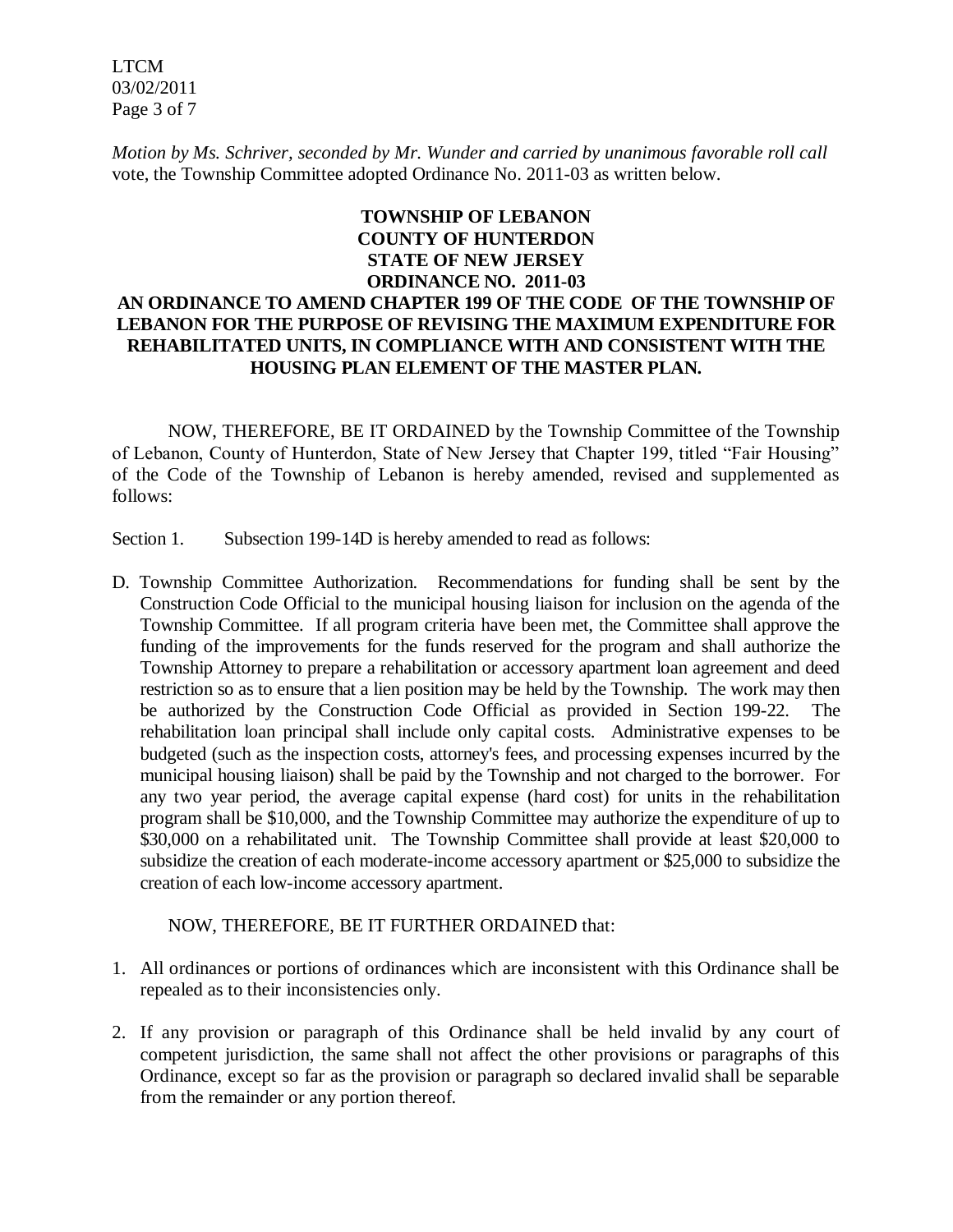LTCM 03/02/2011 Page 4 of 7

#### **RESOLUTIONS**

#### **Resolution No. 27-2011 Transfers**

*Motion by Mr. Wunder, seconded by Mr. Milkowski and carried by unanimous favorable roll call*  vote, the Township Committee approved Resolution No. 27-2011 as written below.

### TOWNSHIP OF LEBANON COUNTY OF HUNTERDON STATE OF NEW JERSEY RESOLUTION NO. 27-2011

 WHEREAS, under the provisions of the Local Budget Law, certain transfers are allowable in the 2010 Budget, if it shall become necessary to expend an amount in excess of the respective sums appropriated therefore; and there shall be an excess in one or more appropriations; and

 WHEREAS, certain charges to be incurred that must be paid as designated by the credits herein shown and affected in the appropriations reflected are to be paid;

 NOW, THEREFORE BE IT RESOLVED BY THE MUNICIPAL COUNCIL OF THE TOWNSHIP OF LEBANON that the Chief Financial Officer be authorized to make the following transfers so that the above mentioned bills may be paid from the 2010 budget year:<br> $F_{\text{ROM}}$  TO ACCOUNT FROM FROM TO

| <b>TOTAL</b>                          | \$1,393.85     | \$1,393.85     |
|---------------------------------------|----------------|----------------|
| Police O/E<br>Board of Adjustment O/E | \$1,393.85     | \$1,393.85     |
| ACCOUNT                               | <b>TIZOTAT</b> | $\overline{1}$ |

### **OLD BUSINESS**

#### **Award Bids for Sale of Surplus Items**

The DPW Manager, Warren Gabriel informed the Township Committee in writing that bids for surplus items were opened at 10:15 am on February 23, 2011 at the Municipal Building. There were three (3) bids received for the 2005 Crown Victoria Police Car:

| Chicago Motors Inc.            | - | \$1807.00 |
|--------------------------------|---|-----------|
| <b>Grace Quality Used Cars</b> | - | \$3200.00 |
| Jersey One Auto Sales          | - | \$2205.00 |

Mr. Gabriel recommended awarding the bid for the Ford Crown Victoria to Grace Quality Used Cars with the highest bid of \$3200.00.

One bid was received for the Bomford Mower 3 Pt. Hitch from Jersey One Auto at \$525.00. Mr. Gabriel recommended that the bid be awarded to Jersey One Auto for \$525.00.

The surplus items that we did not receive bids for will be dealt with at a later date.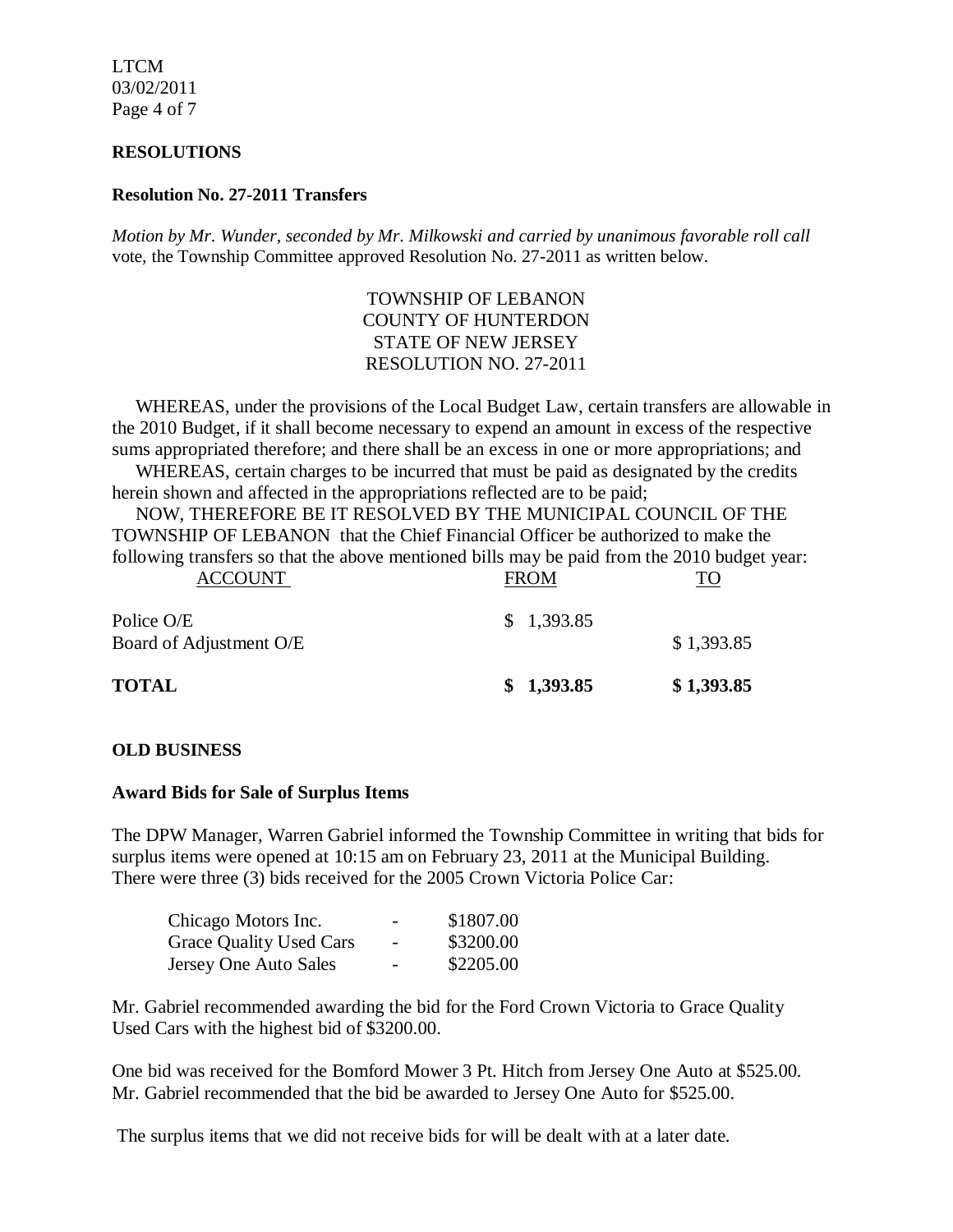LTCM 03/02/2011 Page 5 of 7

*Motion by Ms. Schriver, seconded by Mr. Wunder and carried by unanimous favorable roll call vote,* the Township Committee awarded the bid for the 2005 Crown Victoria to Grace Quality Used Cars for \$3200.00 and the Bomford Mower 3 Pt. Hitch to Jersey One Auto at \$525.00.

### **Township Liaison Positions**

Mayor Piazza stated that at the beginning of the year the Mayor appoints Committee members to liaison positions. Mayor Piazza stated that he was against the appointments, however, did it anyway. The Mayor feels that liaison positions do not help as much as they can hurt. The Committee members all have cell phones and are close to the building. Mayor Piazza stated that it is a Committee form of government and one member does not have authority on his own. Decisions are made between five members. Mayor Piazza said that he encountered problems in the past and there are problems brewing now. Mayor Piazza informed the Township Committee that he would do away with the positions if possible, however, at this time he will review the responsibilities of a liaison. Mayor Piazza stated that the liaison is a link between two entities and for communication purposes. It does not mean that the liaison is in charge of the department. The liaison is to bring back information or requests to the entire Township Committee. Mayor Piazza stated that the liaisons need to keep focused that they are a committee and not on their own.

### **Planning Board – Alternative Energy Ordinance**

Mayor Piazza stated that at the Planning Board meeting the Alternative Energy Ordinance was tweaked and he feels that they did a good job. Planning Board Chairman Gary MacQueen was present and stated that the meeting went well and that there was a lot of constructive input from residents in attendance. There were some changes made, things added, things deleted. Concern was raised by a resident relative to signs being posted on a structure if there are solar panels mounted on the roof. If there were to be a fire and the electric was cut that does not necessarily mean that the structure is safe because the solar panels are still feeding in power. The Planning Board did not have the information so Mr. MacQueen asked the Engineer to speak with the Construction Department to see if there is language in the BOCA Codes that covers solar panel signage. The Construction Code Official confirmed that there is no such language however, he would require a sign to be posted. Mr. MacQueen stated that windmills, generators, and solar panels will be required to have reflective signs posted on the structure. The requirement for the signs will be included in the ordinance. The Fire Chief will be placing a notice in the Township newsletter to inform property owners who already have generators, windmills or solar panels that signs are required to be posted.

### **NEW BUSINESS**

# **Approve Two (2) Raffle Applications – St. John Neumann Church – June 4, 2011**

*Motion by Ms. Schriver, seconded by Mr. Wunder and carried by favorable roll call vote, the* Township Committee approved two (2) raffle licenses for St. John Neumann Church for an event to be held on June 4, 2011.

# **PRESENTATION OF VOUCHERS**

Committee Members provided a description of vouchers exceeding \$1000.00.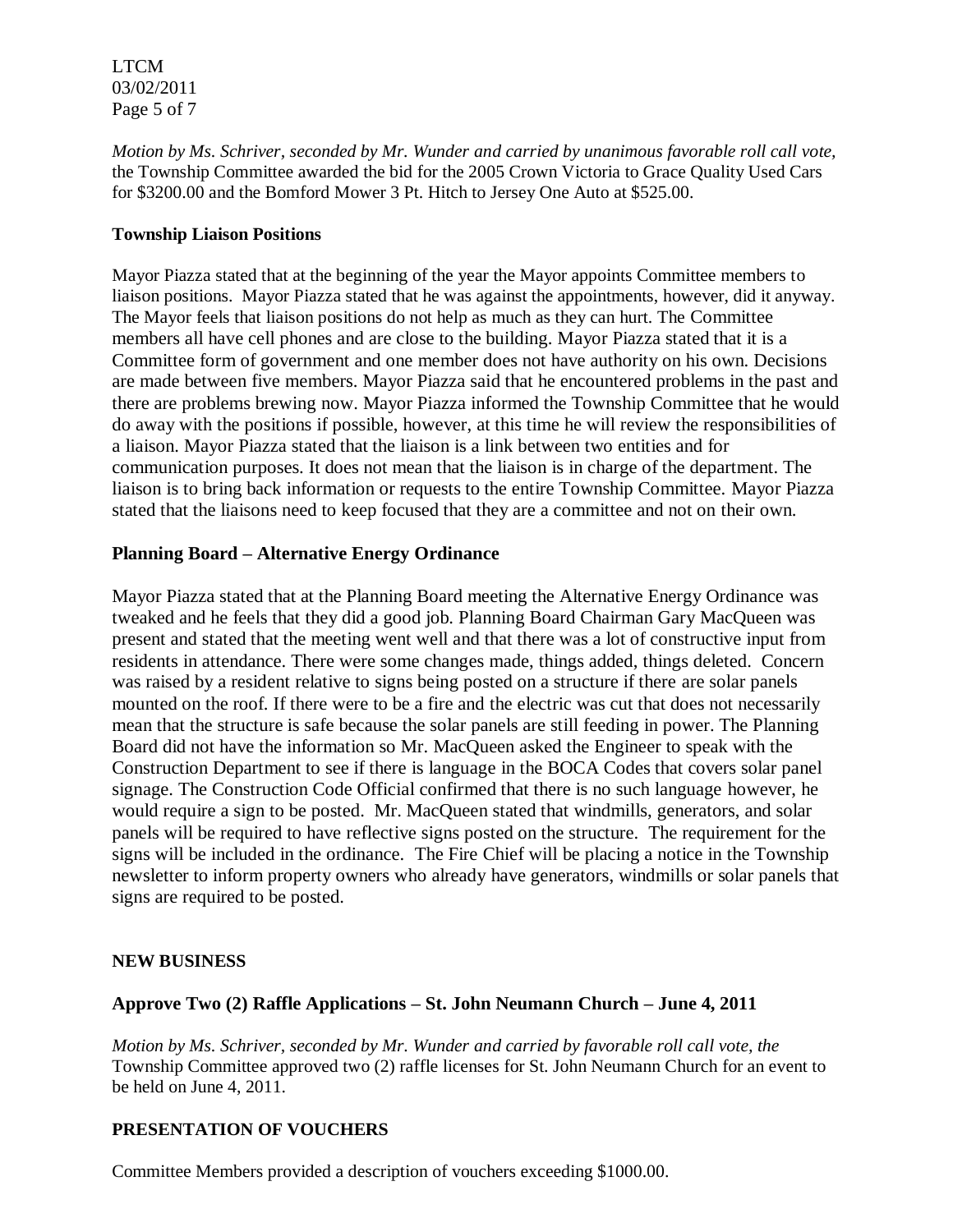LTCM 03/02/2011 Page 6 of 7

*Motion by Ms. Schriver, seconded by Mr. Wunder and carried by unanimous favorable roll call vote,* the Township Committee approved the March 2, 2011 bill list in the amount of \$2,738,879.76.

### **CORRESPONDENCE**

Freeholder Rob Walton – Shared Services Lebanon Township Historians Meeting Minutes – February 3, 2011 West Amwell Resolution No. 53-2011 – Opposing Reduced Allocation of Open Space Funds

### **PUBLIC COMMENTS**

*Motion by Ms. Schriver, seconded by Mr. Milkowski and carried by unanimous favorable roll call* vote, the Township Committee opened the Public Comment portion of the meeting.

Ms. Nancy Darios inquired on the status of the Township Garage project. Mr. Milkowski stated that the contractor has moved his equipment in and they are waiting for the power to be cut then they will begin and continue on.

Ms. Darois stated that she belongs to the Wildlife Association and feeding the animals is what they do. The geese land by the river there is nothing you can do, they are part of the universe.

Mr. Anthony Casale questioned the progress of the cell tower project and restated the items that need to be addressed in the lease agreement. Mr. Casale suggested that the Township Committee terminate their obligation as it is becoming costly and a nuisance. He would like Attorney Cushing to take a look at the agreement. Mayor Piazza stated that he and the Clerk contacted Attorney Bernstein and he was to get back to the Clerk with information relative to the cell tower, however, he has not returned the call to date.

*Motion by Ms. Schriver, seconded by Mr. Wunder and carried by unanimous favorable roll call vote,* the Township Committee closed the Public Comment portion of the meeting.

### **EXECUTIVE SESSION**

*Motion by Ms. Schriver, seconded by Mr. Wunder and carried by unanimous favorable roll call vote,* the Township Committee approved Resolution No. 28-2011 and convened in executive session at 8:10 p.m. Action may be taken at the end of the meeting.

### **TOWNSHIP OF LEBANON RESOLUTION NO. 28-2011**

BE IT RESOLVED by the Mayor and Township Committee of the Township of Lebanon, that in compliance with N.J.S.A. 10:4-12, this meeting will be closed to the Public to discuss the following matters:

> Contract Negotiations Personnel – Litigation